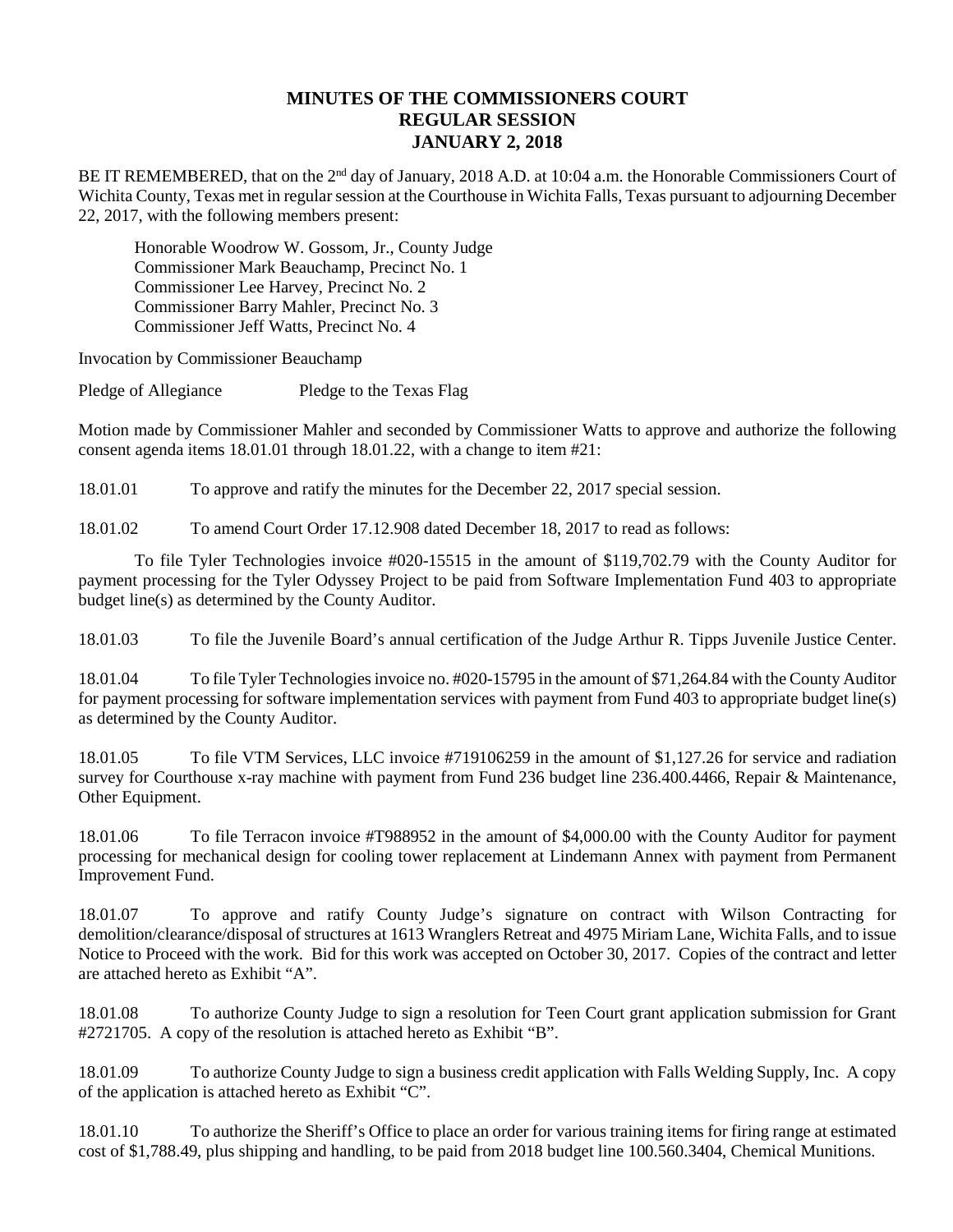18.01.11 To approve and ratify County Judge's signature on the In-Kind Match agreement between the Wichita County Community Supervision & Corrections Department and ARCADA. A copy of the agreement is attached hereto as Exhibit "D".

18.01.12 To file Mobile Phone of Texas, Inc. invoice #91688 in the amount of \$3,100.00 with the County Auditor for payment processing for lighting equipment for Precinct #2 vehicle to be paid from 224.240.5001, Capital Expenditures, to line determined by the County Auditor.

18.01.13 To file Davis & Stanton invoice #130712 in the amount of \$1,079.50 with the County Auditor for payment processing for Uniform Police Bars for the Sheriff's Office to be paid from 100.560.4255, Uniforms, or line determined by the County Auditor.

18.01.14 To file Tyler Technologies, Inc. invoice #045-208729 in the amount of \$1,275.00 with the County Auditor for payment processing for software implementation services for the Tyler Munis Project with payment from Fund 403.

18.01.15 To file Precision Delta invoice #5485 in the amount of \$2,163.00 with the County Auditor for payment processing for firing range supplies to be paid from 100.560.3402, Firearm & Ammunition Supplies, or line determined by the County Auditor.

18.01.16 To amend 561 County Jail 2017 budget by transferring up to \$600,000 as needed from Department 561 County Jail and Department 560 Sheriff's Office Supply and Operations budget lines as available, to 561 County Jail Salaries and Benefits to cover deficits caused by overtime expenses and related benefit costs incurred throughout the remainder of the year.

18.01.17 To amend the 2017 Budget to transfer \$1,290.00 from 100.409.4902, General Fund Contingencies, to JP #3 budget line 100.458.2106, Health Insurance, to fully fund the health insurance expenses incurred for 2017.

18.01.18 To authorize the County Judge to adopt and sign the Wichita County Hazard Mitigation Plan and Resolution. A copy of the resolution is attached hereto as Exhibit "E".

18.01.19 To amend Court Order 17.12.871 dated December 4, 2017 to read as follows:

To approve quote from Foxit Software, Inc. in the amount of \$4,725.86 to renew software maintenance for 51 Foxit PhantomPDF Business licenses to be paid by transfer from 100.412.3151, Computer Software, to line determined by the County Auditor.

18.01.20 To authorize County Judge to request milled rap and sand from Texas Department of Transportation's stock piles on FM 369 and SH 79. A copy of the request letter is attached hereto as Exhibit "F".

18.01.21 To amend Court Order 17.12.897 dated December 11, 2017 to read as follows:

To approve quote from ICS Jail Supplies, Inc. in the amount of \$10,200.00 for 300 mattresses for the jail to be paid from the 2017 Department 561 Supplies and Operations Budget, as available, to line determined by the County Auditor with a reduction of funds in the 2018 561 Budget.

18.01.22 To approve and ratify County Judge's signature on form TDEM-147 Emergency Management Director/Coordinator Notification for the Texas Division of Emergency Management. A copy of the form is attached hereto as Exhibit "G".

Motion carried unanimously.

A Public Hearing on a County Wide Election Precinct Program was held next and ended at 10:32 a.m. with no action taken. An audio recording of this public hearing will be sent to the Secretary of State.